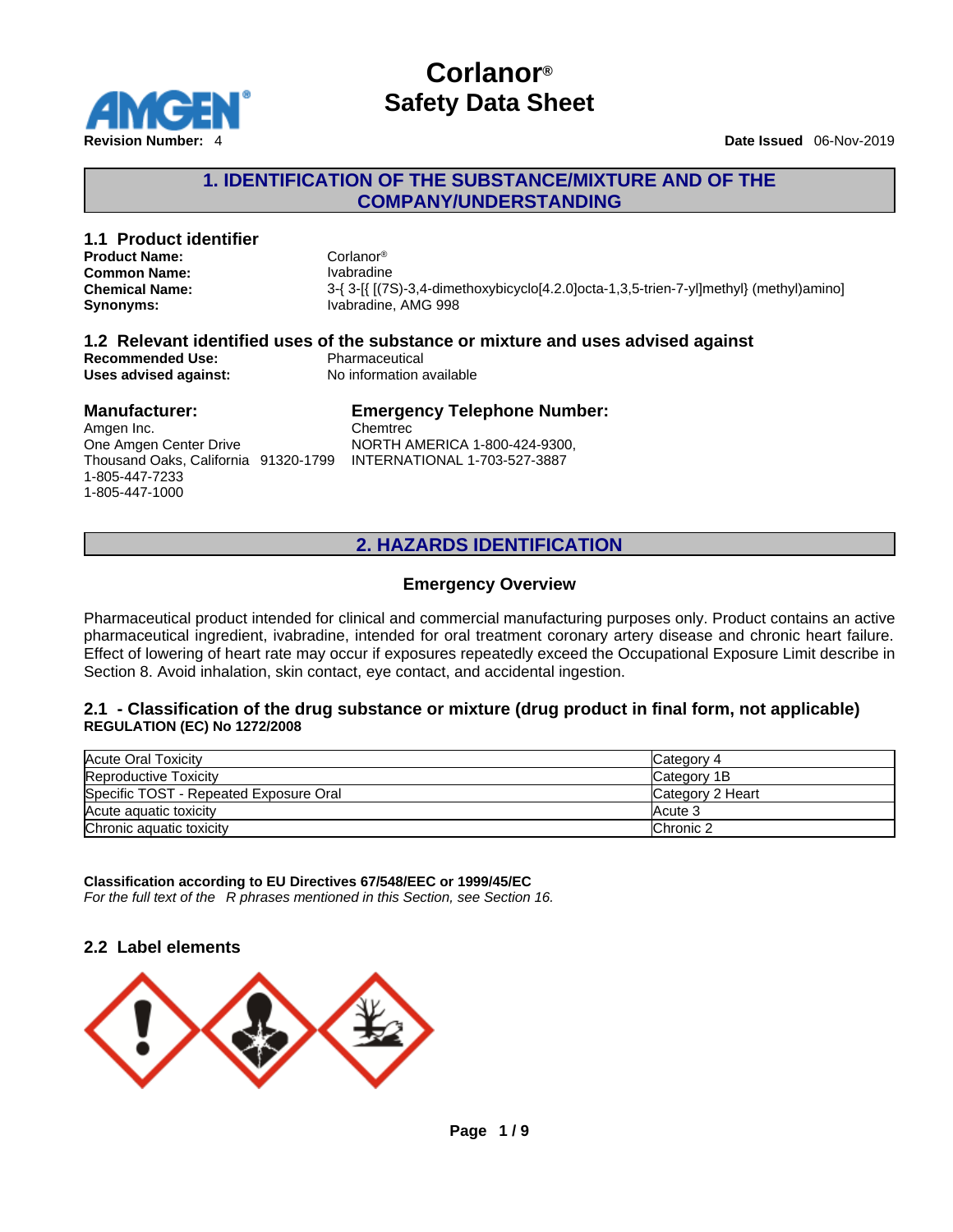

### Signal Word **Danger Danger**

#### **SGHH0999**

H302 - Harmful if swallowed

- H360 May damage fertility or the unborn child
- H373 May cause damage to organs through prolonged or repeated exposure
- H411 Toxic to aquatic life with long lasting effects

#### **GHSPO642**

- P201 Obtain special instructions before use
- P202 Do not handle until all safety precautions have been read and understood
- P281 Use personal protective equipment as required
- P308 + P313 If exposed or concerned: Get medical advice/ attention
- P260 Do not breathe dust/fume/gas/mist/vapors/spray

#### 2.3 Other Hazards No information available

### **3. COMPOSITION/INFORMATION ON INGREDIENTS**

### **3.1 Substances**

| Ingredients:          | Active Ingredient - Ivabradine                                                         |
|-----------------------|----------------------------------------------------------------------------------------|
| <b>Chemical Name:</b> | 3-{ 3-[{ [(7S)-3,4-dimethoxybicyclo[4.2.0]octa-1,3,5-trien-7-yl]methyl} (methyl)amino] |
| <b>CAS-No:</b>        | 148849-67-6                                                                            |

### **4. FIRST AID MEASURES**

### **4.1 Description of first-aid measures**

| <b>Eve Contact:</b>        | In the case of contact with eyes, rinse immediately with plenty of water and seek medical<br>advice.                                            |
|----------------------------|-------------------------------------------------------------------------------------------------------------------------------------------------|
| <b>Skin Contact:</b>       | Wash off immediately with soap and plenty of water removing all contaminated clothes and<br>shoes. Consult a physician if necessary.            |
| Inhalation:                | Move to fresh air. If symptoms persist, call a physician.                                                                                       |
| Ingestion:                 | If symptoms persist, call a physician. Do not induce vomiting without medical advice. Never<br>give anything by mouth to an unconscious person. |
| <b>Notes to Physician:</b> | Treat symptomatically.                                                                                                                          |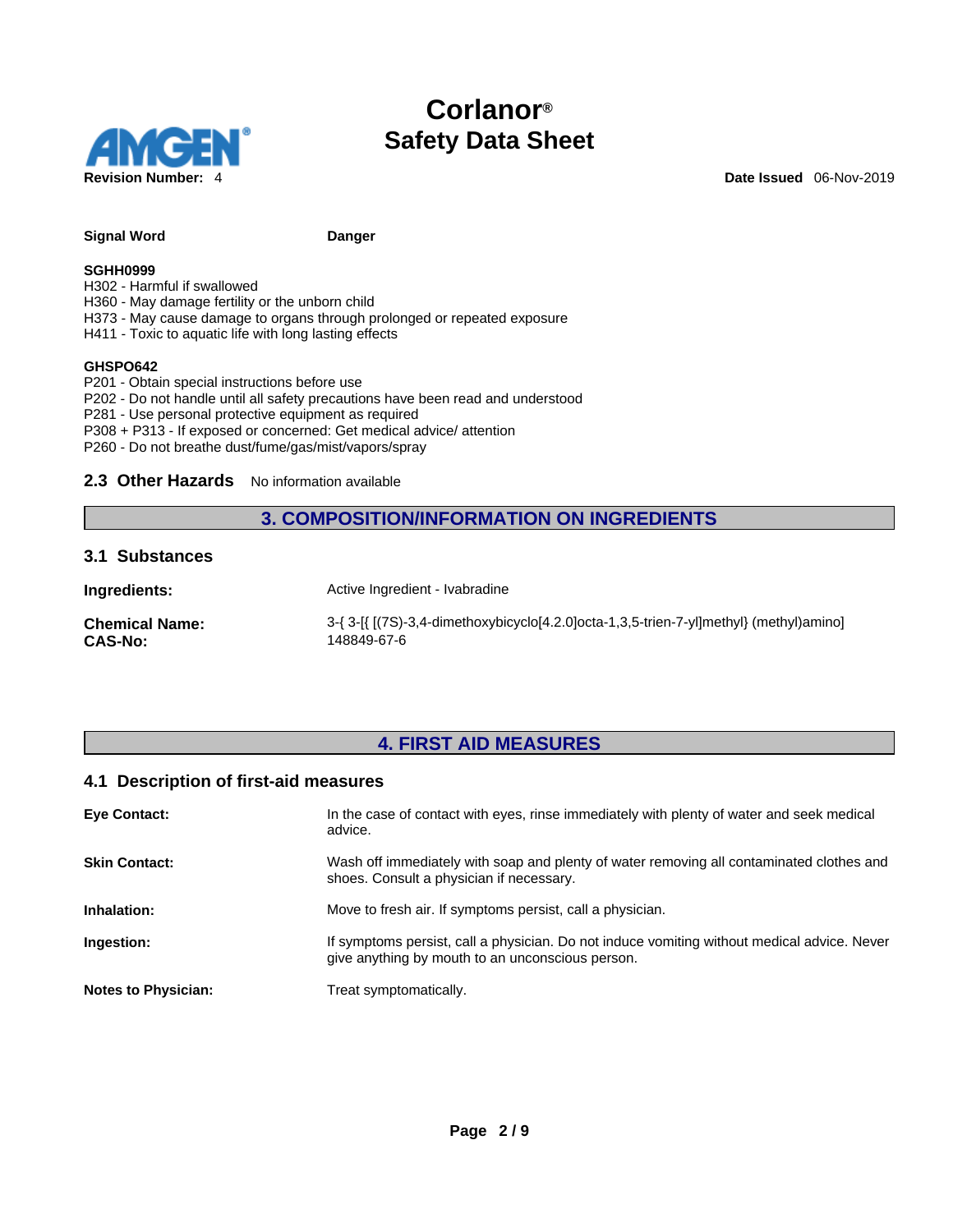

### **5. FIRE-FIGHTING MEASURES**

### **5.1 Extinguishing media**

| <b>Flammable Properties:</b> | No information available.                                                                                  |
|------------------------------|------------------------------------------------------------------------------------------------------------|
| <b>Extinguishing Media:</b>  | Use extinguishing measures that are appropriate to local circumstances and the<br>surrounding environment. |

### **5.2 Special hazards arising from the substance or mixture**

**Hazardous Combustion Products:** No information available.

### **5.3 Advice for firefighters**

| <b>Protective Equipment and</b>      | As in any fire, wear self-contained breathing apparatus pressure-demand, NIOSH |
|--------------------------------------|--------------------------------------------------------------------------------|
| <b>Precautions for Firefighters:</b> | (approved) and full protective gear.                                           |

### **6. ACCIDENTAL RELEASE MEASURES**

### **6.1 Personal precautions, protective equipment and emergency procedures**

**Spill Procedures:** If material is released or spilled, cordon off spill area. Take proper precautions to minimize exposure by using appropriate personal protective equipment in cleaning up a spill. If in powder form, wet down spilled material to minimize airborne dispersion. Soak up material with absorbent e.g., paper towels, and wash spill area thoroughly with appropriate cleaning materials. Dispose of collected material in accordance with applicable waste disposal regulations. Avoid release to the environment.

### **7. HANDLING AND STORAGE**

### **7.1 Precautions for Safe Handling**

**Handling and Storage:** Avoid contact with skin, eyes or clothing. Do not eat, drink or smoke in work areas. Use adequate ventilation to minimize exposure. Wash hands, face and other potentially exposed areas immediately after handling this material. Remove contaminated clothing prior to entering eating areas. Clean protective equipment thoroughly after each use. Store in a well ventilated area.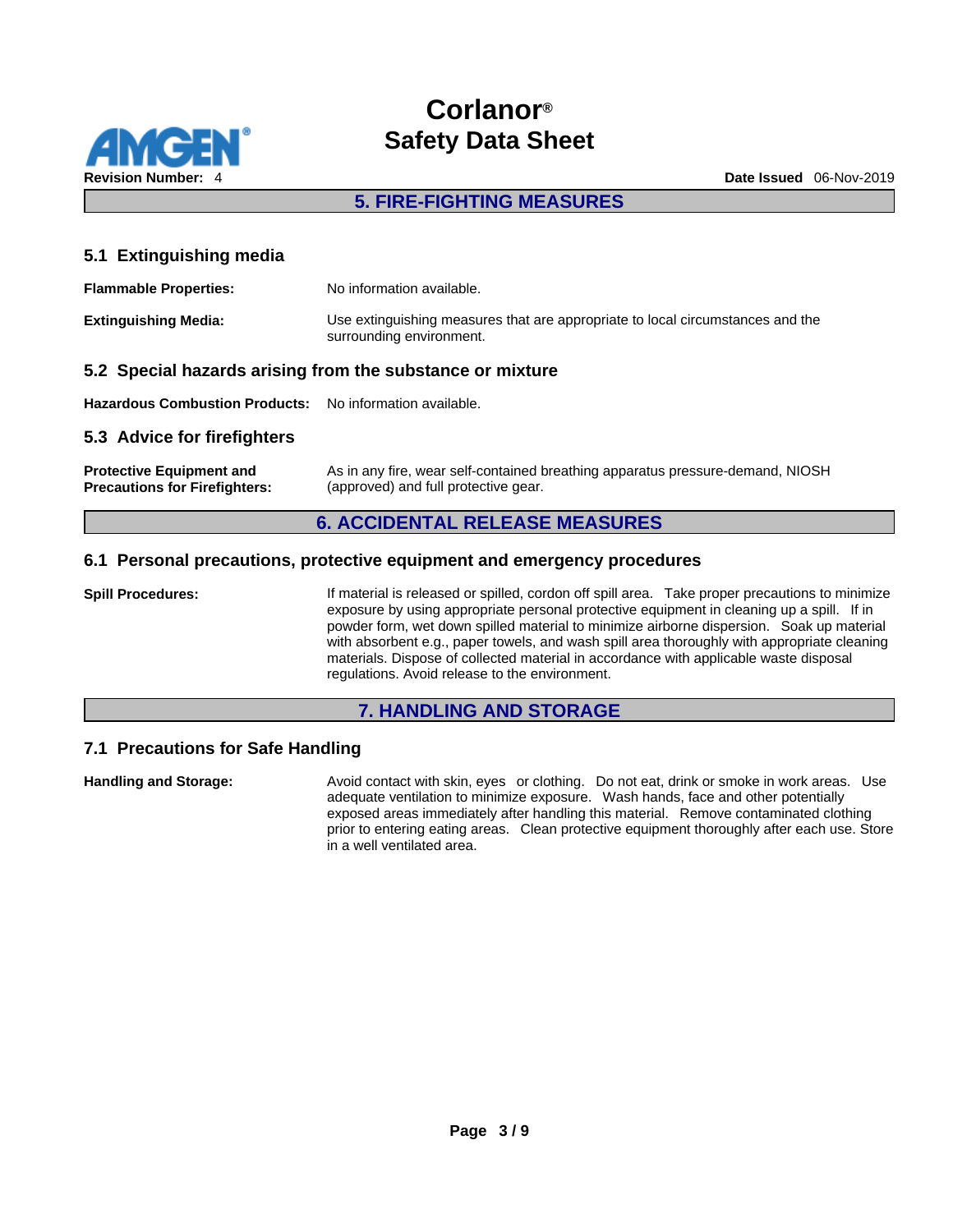

# **8. EXPOSURE CONTROLS/PERSONAL PROTECTION**

# **8.1 Control parameters**

| <b>Occupational Exposure Limit:</b>  | Please refer to Section 11 for more information. No exposure guidelines established by<br>ACGIH, NIOSH or OSHA. Amgen recommends an occupational exposure limit (OEL) of 7<br>$\mu$ g/m <sup>3</sup> as an 8-hour time weighted average over a 40-hour work week. The OEL is<br>designed as an acceptable airborne concentration of a substance for which it is believed<br>that workers may be repeatedly exposed day after day without adverse health effects.<br>Ivabradine has been classified per Amgen's Hazard Classification System as an<br>Occupational Exposure Band 4 compound (5 $\mu$ g/m <sup>3</sup> - 20 $\mu$ g/m <sup>3</sup> ) with the following suffixes:<br>A (acute toxicity), R (reproductive and/or developmental effects) Specific Target Organ<br>Toxicity - Repeated Exposure (STOT-RE) Heart |
|--------------------------------------|----------------------------------------------------------------------------------------------------------------------------------------------------------------------------------------------------------------------------------------------------------------------------------------------------------------------------------------------------------------------------------------------------------------------------------------------------------------------------------------------------------------------------------------------------------------------------------------------------------------------------------------------------------------------------------------------------------------------------------------------------------------------------------------------------------------------------|
| <b>Engineering Controls:</b>         | When practicable, handle material in enclosed processes or in processes with effective<br>local exhaust ventilation or within a chemical hood.                                                                                                                                                                                                                                                                                                                                                                                                                                                                                                                                                                                                                                                                             |
| 8.2 Exposure controls                |                                                                                                                                                                                                                                                                                                                                                                                                                                                                                                                                                                                                                                                                                                                                                                                                                            |
| <b>Personal Protective Equipment</b> |                                                                                                                                                                                                                                                                                                                                                                                                                                                                                                                                                                                                                                                                                                                                                                                                                            |
| <b>Eye/face Protection:</b>          | Wear safety glasses with side shields, chemical splash goggles, or safety glasses with side<br>shields and a full-face shield to prevent contact with eyes. The choice of protection should<br>be based on the job activity and potential for exposure to the eyes and face.                                                                                                                                                                                                                                                                                                                                                                                                                                                                                                                                               |
| <b>Skin Protection:</b>              | Use gloves or other appropriate personal protective equipment if skin contact with<br>formulation is possible. Wear lab coat or other protective over garment if splashing is<br>possible. The choice of protection should be based on the job activity and potential for skin<br>contact.                                                                                                                                                                                                                                                                                                                                                                                                                                                                                                                                 |
| <b>Respiratory Protection:</b>       | When possible, handle material in enclosed processes or containers. If it is properly<br>handled with effective local exhaust ventilation or containment, respiratory protection may<br>not be needed. For procedures involving larger quantities or dust/aerosol generating<br>procedures such as weighing or a large transfer of liquids, an air-purifying respirator with<br>NIOSH approval for dusts and mists may be needed. The choice of protection should be<br>based on the job activity and the potential for exposure.                                                                                                                                                                                                                                                                                          |
| Other:                               | Wash hands, face and other potentially exposed areas after handling material (especially<br>before eating, drinking or smoking). Clean protective equipment thoroughly after each use.                                                                                                                                                                                                                                                                                                                                                                                                                                                                                                                                                                                                                                     |

### **8.3 Environmental exposure controls**

**Environmental Exposure Controls** Avoid release to the environment.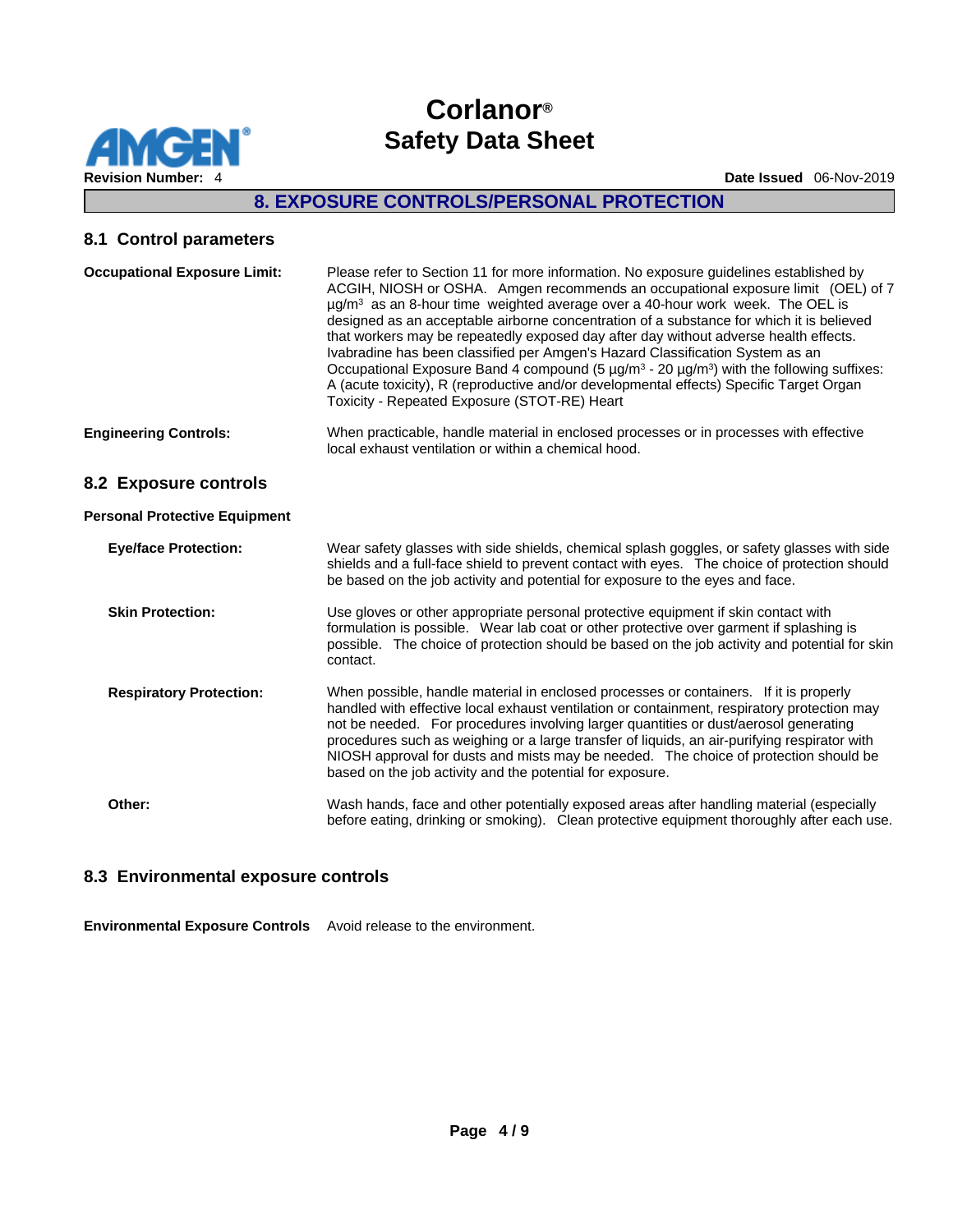

**9. PHYSICAL AND CHEMICAL PROPERTIES** 

| Appearance:                             | White to slightly yellow powder (tablet) or colorless liquid |
|-----------------------------------------|--------------------------------------------------------------|
| <b>Molecular Weight:</b>                | 505.1 Dalton                                                 |
| Odor:                                   | No information available                                     |
| <b>Odor Threshold:</b>                  | No information available                                     |
| pH:                                     | 5.1 - 5.4 (at 10 mg/mL in aqueous solution)                  |
| <b>Melting Point:</b>                   | 192 $\degree$ C                                              |
| <b>Flash Point:</b>                     | No information available                                     |
| <b>Evaporation Rate:</b>                | No information available                                     |
| Lower explosive limit:                  | No information available                                     |
| <b>Upper explosive limit:</b>           | No information available                                     |
| <b>Vapor Pressure:</b>                  | No information available                                     |
| Vapor Density (air $= 1$ ):             | No information available                                     |
| <b>Relative density:</b>                | No information available                                     |
| <b>Water Solubility:</b>                | No information available                                     |
| <b>Partition Coefficient (log Kow):</b> | 2.1 at pH 7.4                                                |
| <b>Viscosity:</b>                       | No information available                                     |
|                                         |                                                              |

# **10. STABILITY AND REACTIVITY**

**10.1 Reactivity No information available** 

10.2 Chemical stability No information available

**10.3 Possibility of hazardous**  No information available **reactions** 

| 10.4 Conditions to avoid                        | This material will present an explosion and deflagration hazard risk when dispersed and<br>ignited in air. Grounding and bonding of process equipment should be implemented.<br>Consider inerting the process environment to mitigate an explosion hazard. High<br>temperature process environments should be avoided to minimize the risk of a dust cloud<br>explosion. This material is resistive and capable of accumulating a charge during process<br>operations. It is recommended that measures are taken to reduce the rate of charge<br>generation during transport. The rate of charge relaxation should also be increased by<br>using proper bonding and grounding of process equipment. |
|-------------------------------------------------|-----------------------------------------------------------------------------------------------------------------------------------------------------------------------------------------------------------------------------------------------------------------------------------------------------------------------------------------------------------------------------------------------------------------------------------------------------------------------------------------------------------------------------------------------------------------------------------------------------------------------------------------------------------------------------------------------------|
| 10.5 Incompatible materials                     | No information available                                                                                                                                                                                                                                                                                                                                                                                                                                                                                                                                                                                                                                                                            |
| <b>10.6 Hazardous</b><br>decomposition products | No information available                                                                                                                                                                                                                                                                                                                                                                                                                                                                                                                                                                                                                                                                            |
| <b>10.7 Other information</b>                   | <b>Dust Explosion Hazard Properties</b><br>MIE: $3mJ < MIE < 10 mJ$ (Es = 7) without inductance<br>MIT (dust cloud): $430 °C$<br>Kst: $270 \text{ bar-m/sec} \pm 10\%$<br>Pmax: $8.3 \text{ bar} \pm 10\%$<br>LOC: 10.5 vol $% \pm 1$<br><b>Electrostatic Properties</b><br>Volume resistivity: $4.3 \times 10^{16}$ Q-cm<br>Calculated Dielectric Constant: 3.37<br>Measured Decay Time: 2523 sec<br>Tested on the Active Pharmaceutical Ingredient.                                                                                                                                                                                                                                               |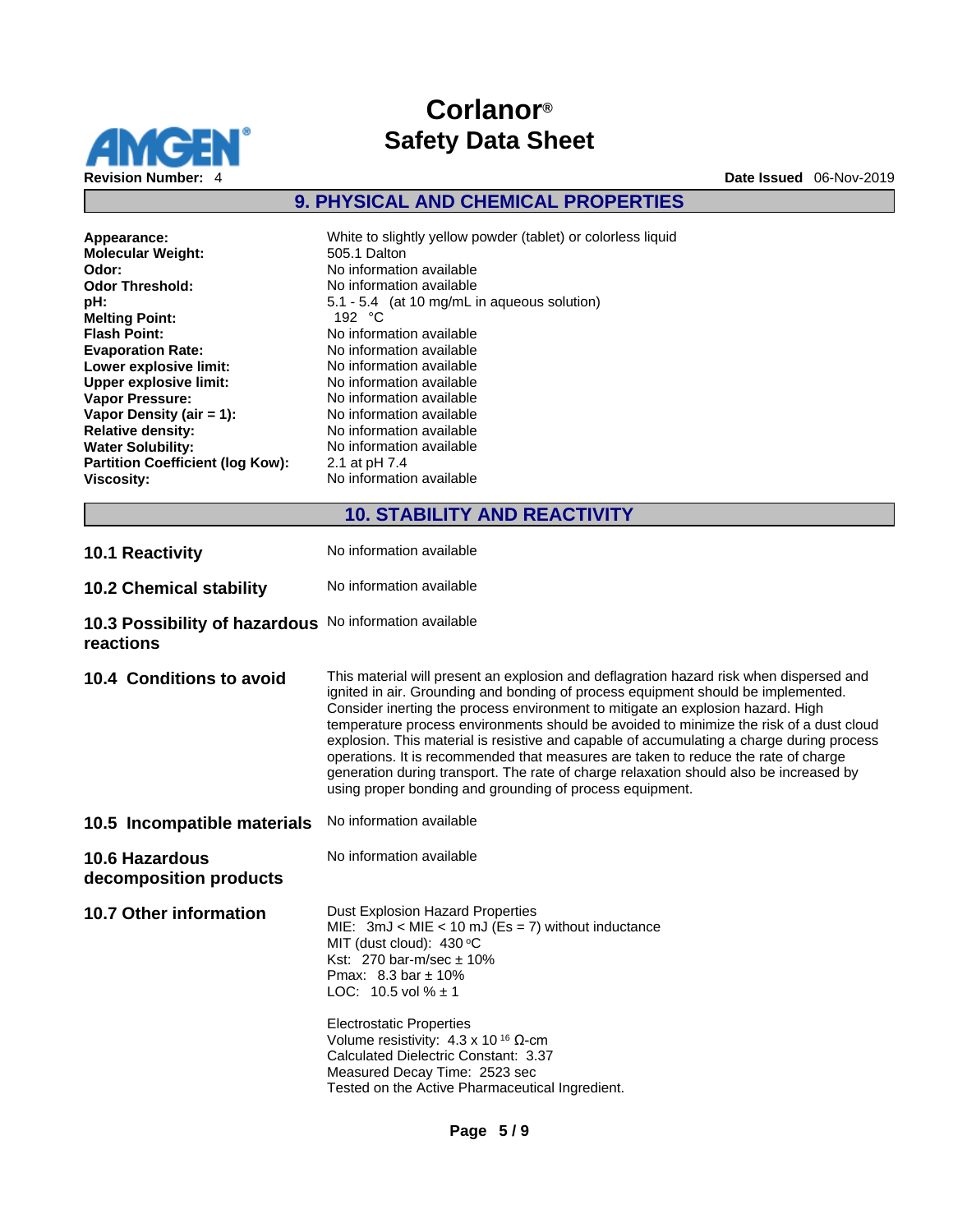

# **11. TOXICOLOGICAL INFORMATION**

# **11.1 Information on toxicological effects**

| <b>Acute Toxicity:</b>                    | Ivabradine oral LD50 in rats is 840 mg/kg (GHS Category 4).                                                                                                                                                                                        |
|-------------------------------------------|----------------------------------------------------------------------------------------------------------------------------------------------------------------------------------------------------------------------------------------------------|
| <b>Skin corrosion/irritation:</b>         | Slight dermal irritation based on animal studies. Based on data, the GHS classification<br>criteria are not met.                                                                                                                                   |
| Serious eye damage/eye irritation:        | Slight eye irritation based on animal studies. Based on data, the GHS classification criteria<br>are not met.                                                                                                                                      |
| <b>Respiratory or skin sensitization:</b> | Nonsensitizer based on animal studies. Based on data, the GHS classification criteria are<br>not met.                                                                                                                                              |
| Germ cell mutagenicity:                   | Not genotoxic based on a battery of in vitro and in vivo studies. Based on data, the GHS<br>classification criteria are not met.                                                                                                                   |
| Carcinogenicity:                          | Not carcinogenic in 2-year rat and mouse studies. Based on data, the GHS classification<br>criteria are not met.                                                                                                                                   |
| <b>Reproductive toxicity:</b>             | Ivabradine oral exposure to pregnant rats and rabbits resulted in embryo-fetotoxicity and<br>teratogenicity (GHS Category 1B).                                                                                                                     |
| STOT - single exposure:                   | Based on available data, GHS classification is not possible.                                                                                                                                                                                       |
| STOT - repeated exposure:                 | Ivabradine main repeated-dose oral toxicity studies were conducted in rats and dogs and<br>the heart was the main target organ. Focal myocardial lesion between 10-100 mg/kg/day in<br>90-day repeat dose studies in rats (GHS Category 2 - Heart) |
| <b>Aspiration Hazard:</b>                 | No information available                                                                                                                                                                                                                           |
|                                           |                                                                                                                                                                                                                                                    |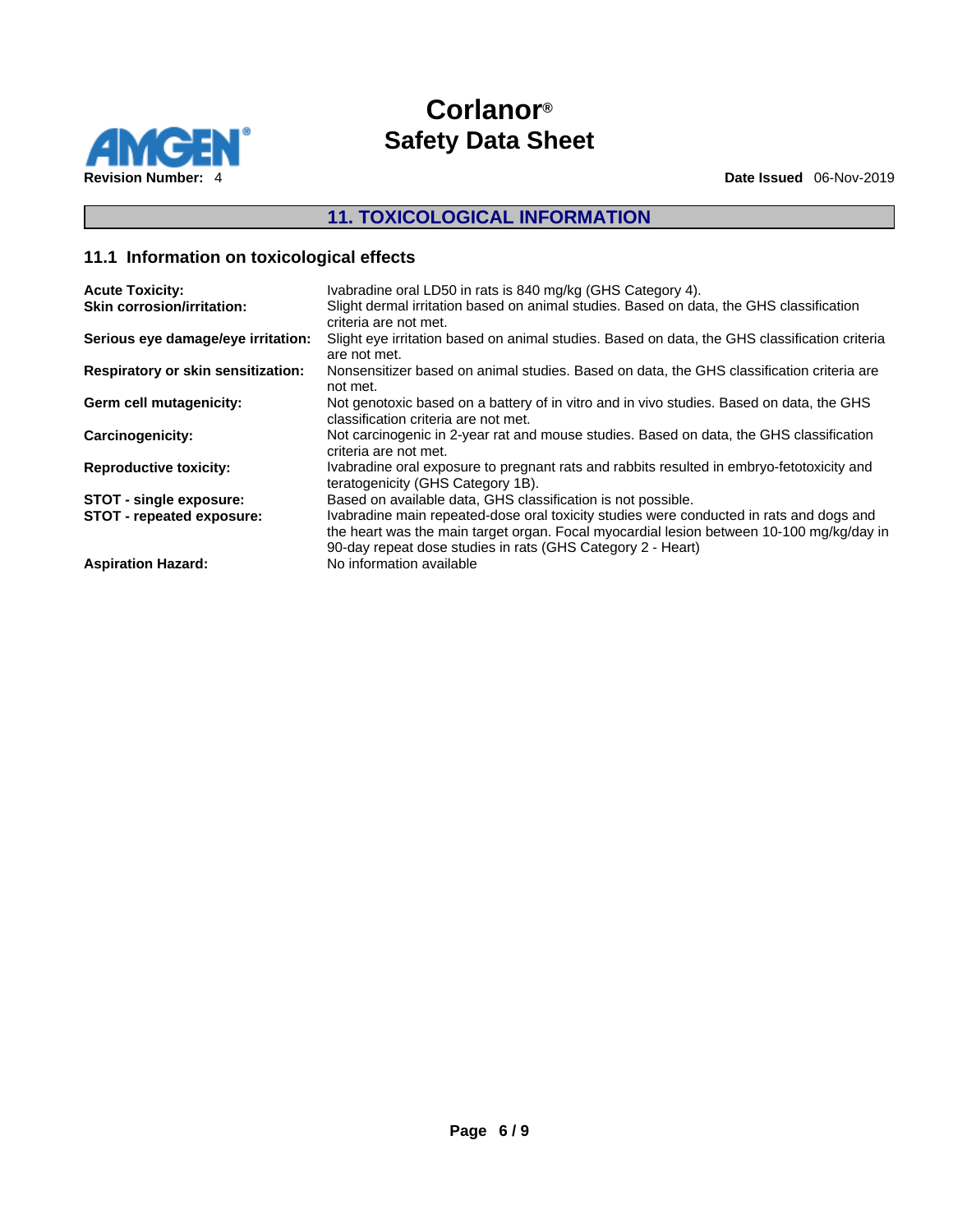

# **12. ECOLOGICAL INFORMATION**

### **12.1 Toxicity**

| - Algae Growth Inhibition test, Scenedesmus subspicatus (72 hrs) ErC50 = 14.9 mg/L<br><b>Ecotoxicity effects:</b><br>- Acute Mobilization test, Daphnia magna (48 hrs) EC50 = 88.6 mg/L<br>- Acute toxicity on fish, Rainbow Trout, Oncorhynchus mykiss (96 hrs) LC50 > 500 mg/L<br>- Reproduction test, water flea Daphnia magna (21 days) NOEC = 1.58 mg/L<br>- Early-life Stage Toxicity on Fish, Rainbow Trout, Oncorhynchus mykiss (64 days) NOEC =<br>10 $ma/L$<br>- Activated sludge test, Respiration inhibition EC50 > 1000 mg/L<br>- GHS Category Acute 3<br>- GHS Category Chronic 2 |  |
|-------------------------------------------------------------------------------------------------------------------------------------------------------------------------------------------------------------------------------------------------------------------------------------------------------------------------------------------------------------------------------------------------------------------------------------------------------------------------------------------------------------------------------------------------------------------------------------------------|--|
|-------------------------------------------------------------------------------------------------------------------------------------------------------------------------------------------------------------------------------------------------------------------------------------------------------------------------------------------------------------------------------------------------------------------------------------------------------------------------------------------------------------------------------------------------------------------------------------------------|--|

### **12.2 Persistence and degradability**

| Persistence/Degradability: | - Ready biodegradability test - Approximately 0% degradation over a 28 day test period<br>(does not biodegrade)<br>- Water sediment Study - Rapid dissipation from water column: 6.9 to 8.6% at day 4.76 to<br>90% at day 14 in sediment(DT50 sediment > 100 days). No tranformation products > or =<br>10% or with increasing concentrations |
|----------------------------|-----------------------------------------------------------------------------------------------------------------------------------------------------------------------------------------------------------------------------------------------------------------------------------------------------------------------------------------------|
|                            |                                                                                                                                                                                                                                                                                                                                               |

### **12.3 Bioaccumulative potential**

| <b>Bioaccumulation/Accumulation:</b> | - N-octanol: water partition coefficient (Log Kow) 2.1 at pH 7.4 |  |
|--------------------------------------|------------------------------------------------------------------|--|
|--------------------------------------|------------------------------------------------------------------|--|

### **12.4 Mobility in soil**

| <b>Mobility in Environmental Media:</b> | - Adsoprtion coefficient (log Koc) 1.34 and 4.00 at pH 1.51 and 10.58, respectively. |
|-----------------------------------------|--------------------------------------------------------------------------------------|
|                                         | - Water Solubility 47 g/L                                                            |

### **12.5 Results of PBT and vPvB assessment**

**Results of PBT and vPvB assessment:** Does not meet criteria of PBT or vPvB compound

### **12.6 Other adverse effects**

**Other Adverse Effects:** No information available

### **13. DISPOSAL CONSIDERATIONS**

#### **13.1 Waste treatment methods**

**Waste Disposal Method:** Dispose of waste according to prescribed federal, state, local and competent authority guidelines.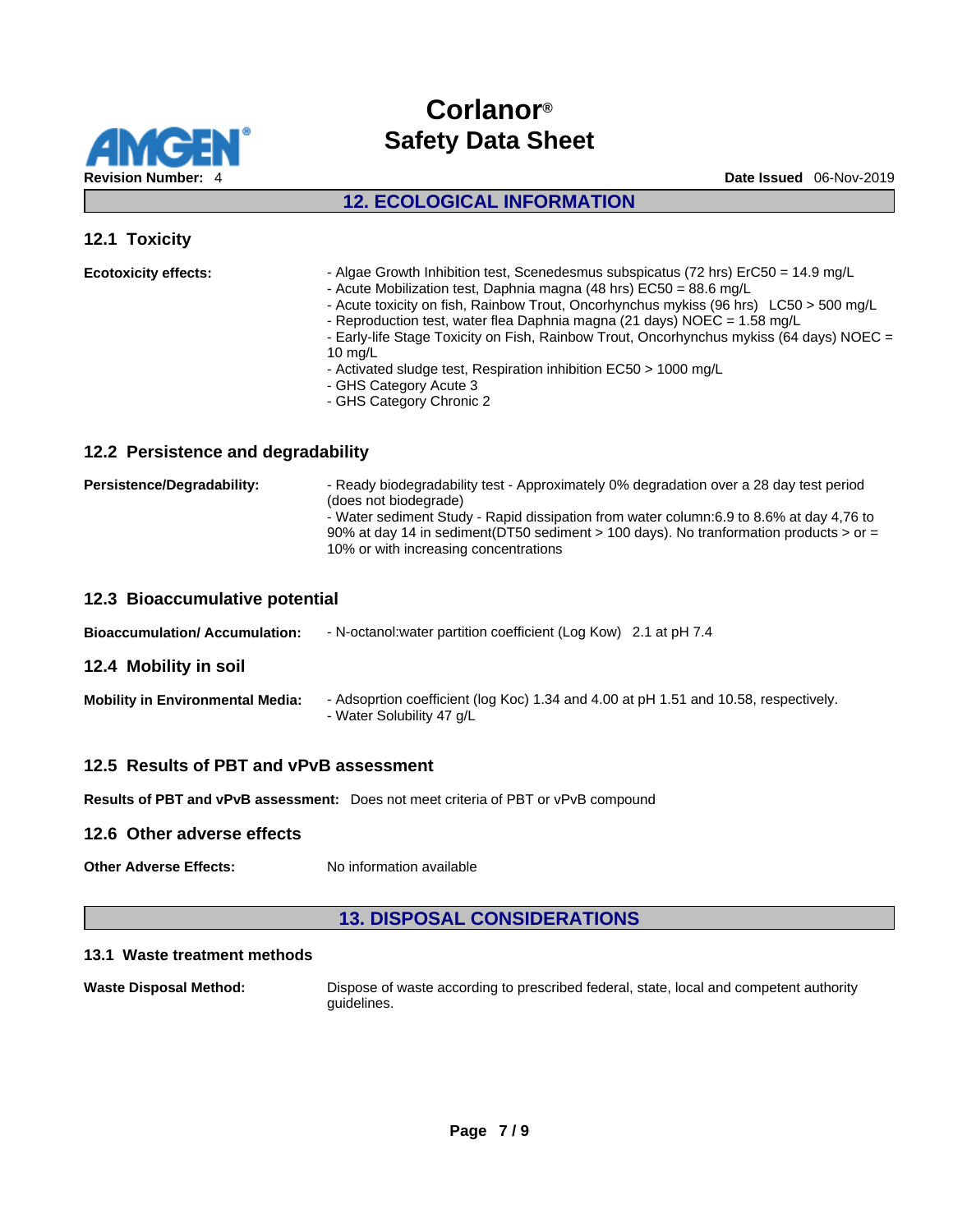

### **14. TRANSPORT INFORMATION**

**DOT:** Not regulated by U.S. DOT, IATA, or IMDG.

### **15. REGULATORY INFORMATION**

### **15.1 Safety, health and environmental regulations/legislation specific for the substance or mixture**

### **International Inventories**

| <b>TSCA:</b>         |  |
|----------------------|--|
| <b>EINECS/ELINCS</b> |  |
| <b>DSL/NDSL</b>      |  |
| PICCS:               |  |
| <b>ENCS:</b>         |  |
| <b>CHINA:</b>        |  |
| AICS:                |  |
| <b>KECL:</b>         |  |

#### **Legend**

**TSCA** - United States Toxic Substances Control Act Section 8(b) Inventory

 **EINECS/ELINCS** - European Inventory of Existing Commercial Chemical Substances/EU List of Notified Chemical Substances

**DSL/NDSL** - Canadian Domestic Substances List/Non-Domestic Substances List

**PICCS** - Philippines Inventory of Chemicals and Chemical Substances

**ENCS** - Japan Existing and New Chemical Substances

**IECSC** - China Inventory of Existing Chemical Substances

**AICS** - Australian Inventory of Chemical Substances

**KECL** - Korean Existing and Evaluated Chemical Substances

### **State Regulations**

**California Proposition 65:** This product does not contain any Proposition 65 chemicals.

### **15.2 Chemical safety assessment**

No CSA has been conducted.